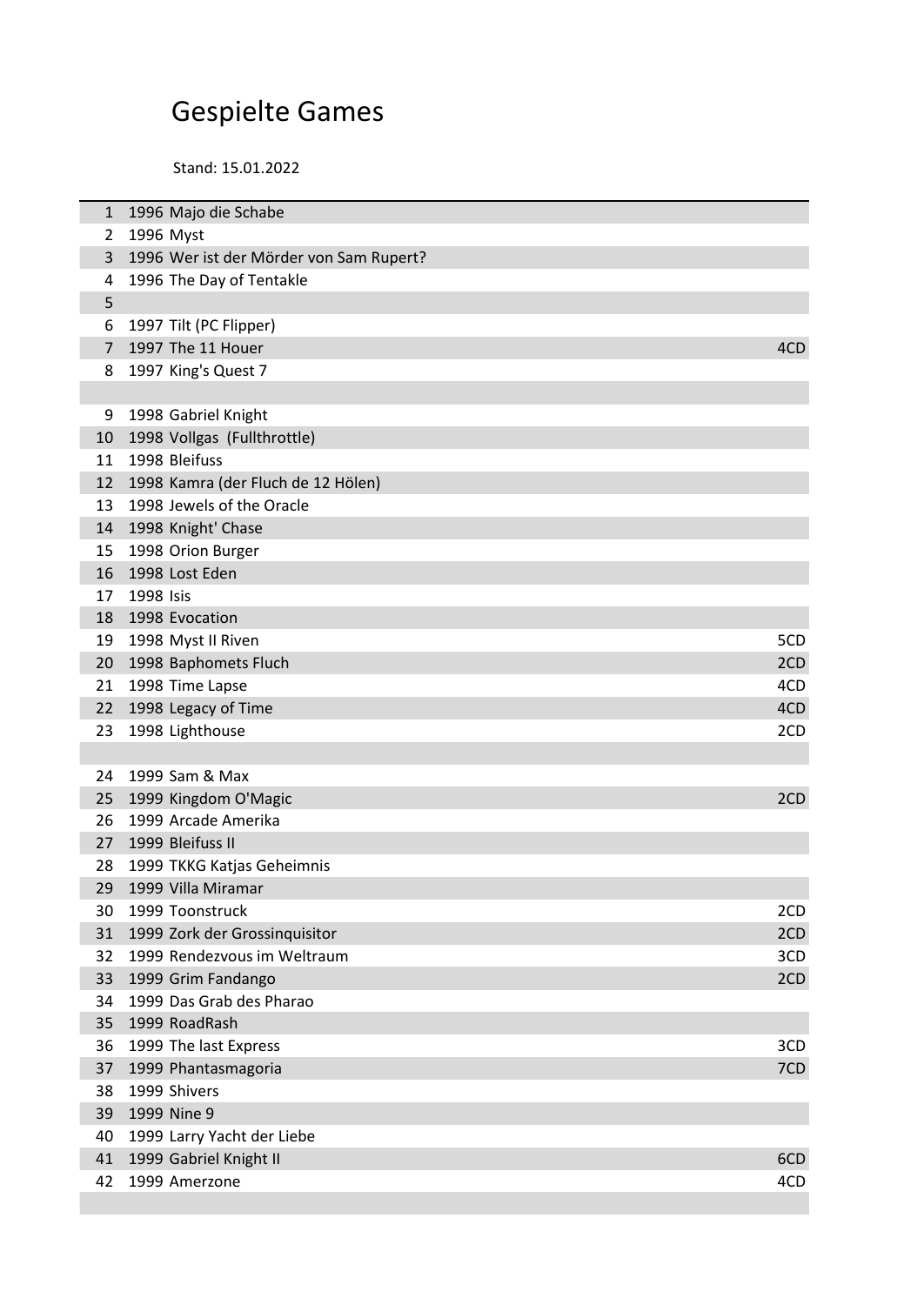| 43 | 2000 Tomp Raider III                       |     |
|----|--------------------------------------------|-----|
| 44 | 2000 Der Clou                              |     |
| 45 | 2000 Woodruff and the Schnibble of Azimuth |     |
| 46 | 2000 Baphomets Fluch II                    | 2CD |
| 47 | 2000 Discworld Noir                        | 3CD |
| 48 | 2000 Raumschiff Titanic                    | 3CD |
| 49 | 2000 Physikus                              | 2CD |
| 50 | 2000 Robinson Crusoe                       |     |
| 51 | 2000 Zork Nemesis                          | 3CD |
| 52 | 2000 Urban Runner                          | 4CD |
| 53 | 2000 Lost in Time                          |     |
| 54 | 2000 Talisman                              |     |
| 55 | 2000 Congo                                 |     |
| 56 | 2000 Indiana Jones Fate of Atlantis        |     |
| 57 | 2000 Oddworld Abe's Exoddus                |     |
| 58 | 2000 GTA 2                                 |     |
|    |                                            |     |
| 59 | 2001 Die fünfte Dimension                  | 2CD |
| 60 | 2001 Das Rätsel des Master Lu              |     |
| 61 | 2001 The Time Mashine                      | 2CD |
| 62 | 2001 Odysse                                | 2CD |
| 63 | 2001 The 7Guest                            | 2CD |
| 64 | 2001 Fable                                 |     |
| 65 | 2001 Jack Orlando                          |     |
| 66 | 2001 Gabriel Knight III                    | 3CD |
| 67 | 2001 The longest Journey                   |     |
| 68 | 2001 Der Ring der Nibelungen               |     |
| 69 | 2001 Myst Exile                            |     |
| 70 | 2001 Schizm                                |     |
| 71 | 2001 Kyrandia                              |     |
|    |                                            |     |
| 72 | 2002 Loch Ness                             |     |
| 73 | 2002 Duke 3                                |     |
| 74 | 2002 Projekt iX                            |     |
|    |                                            |     |
| 75 | 2003 Phantasmagoria II                     | 4CD |
| 76 | 2003 Tomb Raider                           |     |
| 77 | 2003 Tomb Raider II                        |     |
| 78 | 2003 Trackmania                            |     |
|    |                                            |     |
| 79 | 2004 Blackmirror                           |     |
| 80 | 2004 Myst URU                              |     |
| 81 | 2004 Bomber Mario                          |     |
|    |                                            |     |
| 82 | 2005 Druuna                                |     |
| 83 | 2005 Hugo's Hous of Horrors                |     |
| 84 | 2005 Inca II                               |     |
| 85 | 2005 Sentinel                              |     |
| 86 | 2005 Atlantis                              |     |
| 87 | 2005 Atlantis II                           |     |
|    |                                            |     |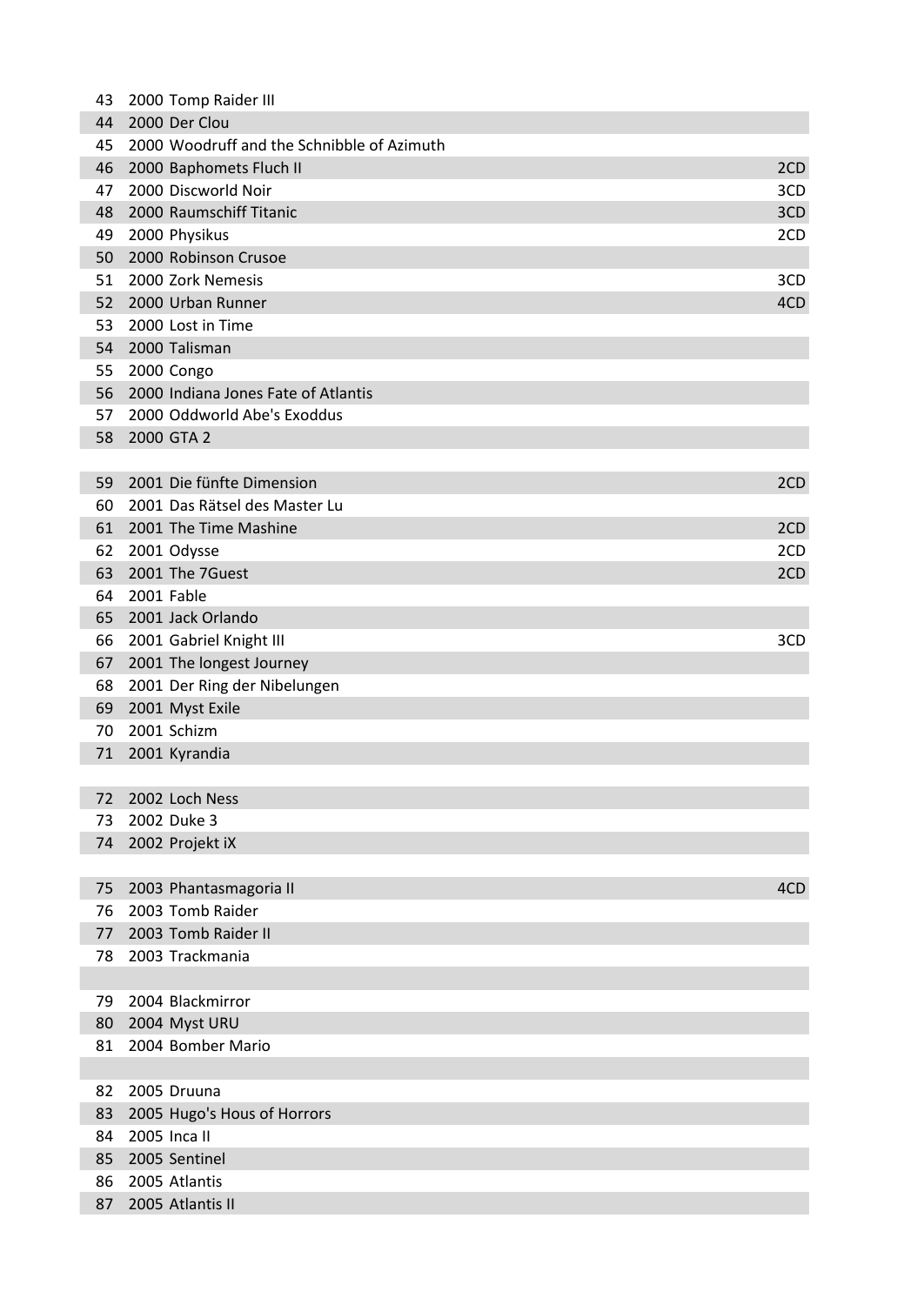| 128 | 2016 Haven Moon                     |                           | Steam |
|-----|-------------------------------------|---------------------------|-------|
| 127 | 2016 The Room II                    |                           | Steam |
|     |                                     |                           |       |
| 126 | 2016 The Room                       |                           | Steam |
| 125 | 2016 Obduction                      |                           | Steam |
|     |                                     |                           |       |
| 124 | 2015 Car Mechanic Simulator         |                           |       |
| 123 | 2015 Pool Nation FX                 |                           |       |
|     |                                     |                           |       |
| 121 | 2014 Minigolf                       |                           |       |
| 120 | 2014 Eisenbahn Profesional 7        |                           |       |
|     |                                     |                           |       |
| 119 | 2013 Maincraft                      |                           |       |
|     |                                     |                           |       |
| 118 | 2012 Contraption Maker              |                           |       |
| 117 | 2012 Historion                      |                           |       |
|     |                                     |                           |       |
| 116 | 2011 Identität                      |                           |       |
| 115 | 2011 Serena                         |                           |       |
| 114 | 2011 CSI Lasvegas Dark Motives      |                           |       |
| 113 | 2011 Luka und der verborgene Schatz |                           |       |
|     |                                     |                           |       |
| 112 | 2010 Perry Rhodan                   |                           |       |
| 111 | 2010 Zak Mc Kracken                 |                           |       |
| 110 | 2010 Tiny Tough                     |                           |       |
| 109 | 2010 N.I.C.E II                     |                           |       |
|     |                                     |                           |       |
| 108 | 2009 Sabine                         |                           |       |
| 107 | 2009 Dirty Split Games              |                           |       |
| 106 | 2009 Captain Delta                  |                           |       |
| 105 | 2009 Big Time Monkey                |                           |       |
| 104 | 2009 In 80 Tage um die Welt         |                           |       |
| 103 | 2009 Myst End of Ages               |                           |       |
|     |                                     |                           |       |
| 102 | 2008 Mathematicus                   |                           | 2CD   |
| 101 | 2008 Geograficus                    |                           | 2CD   |
| 100 | 2008 Bioscopia                      |                           | 2CD   |
| 99  | 2008 Chemicus                       |                           | 2CD   |
| 98  | 2008 Patrimonium                    |                           |       |
| 97  | 2008 The final Cut Hitchcock        |                           |       |
|     |                                     |                           |       |
| 96  | 2007 Timanfaya                      |                           |       |
| 95  | 2007 Puzzle Games                   |                           |       |
| 94  | 2007 Sherlock Holmes                | Die Spur der Erwachten    |       |
| 93  | 2007 Timeparadox                    |                           |       |
| 92  | 2007 Myst Revelation                |                           |       |
|     |                                     |                           |       |
| 91  | 2006 Aluehn                         |                           |       |
| 90  | 2006 Der Ring der Nibelungen II     |                           |       |
| 89  | 2006 Agatha Christie                | Und dann gabs keines mehr |       |
| 88  | 2006 Noctropolis                    |                           |       |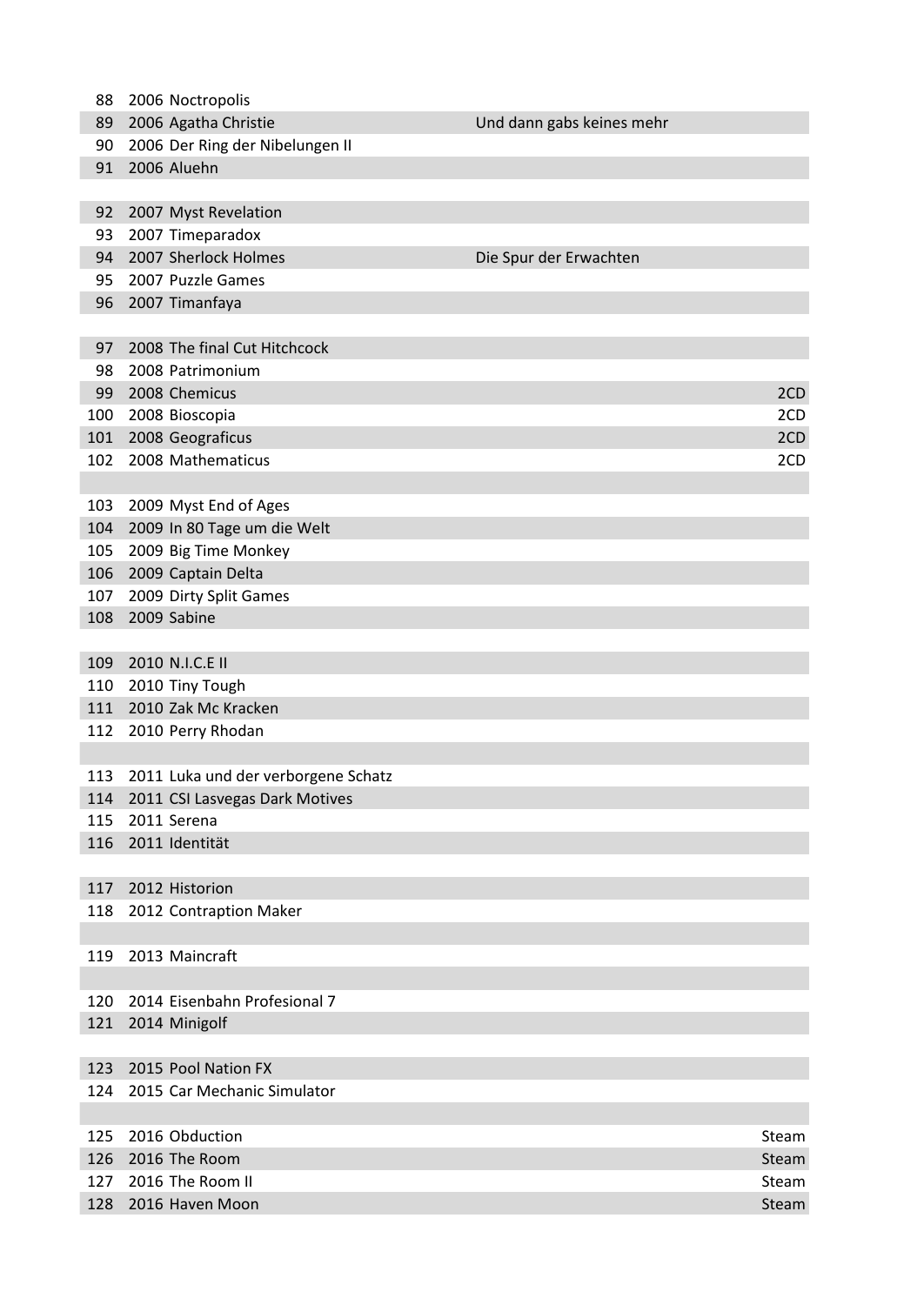| 129 | 2017 Quern                              |                        | Steam |
|-----|-----------------------------------------|------------------------|-------|
| 130 | 2017 The Tiny Bang Story                |                        | Steam |
| 131 | 2017 New York Mysteries:                | <b>High Voltage</b>    | Steam |
| 132 | 2017 New York Mysteries:                | Secrets of the Mafia   | Steam |
| 133 | 2017 New York Mysteries:                | The Lantern of Souls   | Steam |
| 134 | 2017 Submerged                          |                        | Steam |
| 135 | 2017 Adam Wolfe                         | Episodes 1-4           | Steam |
| 136 | 2017 Deponia                            | <b>Teil 1-4</b>        | GOG   |
| 137 | 2017 The Witness                        |                        | Steam |
| 138 | 2017 Clockwork Tales:                   | Of Glass and Ink       | Steam |
| 139 | 2017 Real Myst                          |                        | Steam |
| 140 | 2017 Grim Fandango Remastered           |                        | GOG   |
| 141 | 2017 Gray Matter                        |                        | Steam |
|     |                                         |                        |       |
| 142 | 2018 Juorney to the center of the Moon  |                        | Steam |
| 143 | 2018 The Journey Down                   | <b>Teil 1-3</b>        | Steam |
| 144 | 2018 Full Throttle Remastered           |                        | GOG   |
| 145 | 2018 Indiana Jones - The Emperor's Tomb |                        | GOG   |
| 146 | 2018 1954 Alcatraz                      |                        | Steam |
| 147 | 2018 Sacred Almanac                     | <b>Traces of Greed</b> | Steam |
| 148 | 2018 Euro Truck Simulator 2             |                        | Steam |
| 149 | 2018 FlatOut                            | Teil 1+2               | GOG   |
| 150 | 2018 Syberia                            | Teil 1+2               | GOG   |
| 151 | 2018 Leisure Suit Larry:                | Magna Cum Laude        | GOG   |
| 152 | 2018 Dream Pinball 3D                   |                        | GOG   |
| 153 | 2018 B-17 Flying Fortress               |                        | GOG   |
| 154 | 2018 Return to Mysterious Island I      |                        | GOG   |
| 155 | 2018 Post Mortem                        |                        | GOG   |
| 156 | 2018 Still Life                         | Teil 1+2               | GOG   |
| 157 | 2018 Flight of the Amazon Queen         |                        | GOG   |
| 158 | 2018 Subject 13                         |                        | GOG   |
| 159 | 2018 Around the World in 80 Days        |                        | Steam |
| 160 | 2018 Capten Nemo                        |                        | Steam |
| 161 | 2018 Left in the Dark                   | No One on Board        | Steam |
| 162 | 2018 Pixel Puzzles Ultimate             |                        | Steam |
| 163 | 2018 Lines                              | Solitär                | Steam |
| 164 | 2018 Pipes                              | Solitär                | Steam |
| 165 | 2018 Puzzler                            | Solitär                | Steam |
| 166 | 2018 Optika                             | Solitär                | Steam |
| 167 | 2018 Maze Zero                          | Solitär                | Steam |
| 168 | 2018 Enigmatis                          | <b>Teil 1-3</b>        | Steam |
| 169 | 2018 Cities Skylines                    |                        |       |
| 170 | 2018 Machinarium                        |                        | Steam |
| 171 | 2018 A new Beginning                    |                        | Steam |
| 172 | 2018 Samorost                           | <b>Teil 1-3</b>        |       |
| 173 | 2018 Reversion - The Escape             |                        | Steam |
| 174 | 2018 Time Trap - Hidden Objects         |                        | Steam |
| 175 | 2018 Hanon Escaperoom                   |                        | Steam |
| 176 | 2018 ThenBook - Unwritten Tales         | <b>Teil 1-3</b>        | Steam |
|     |                                         |                        |       |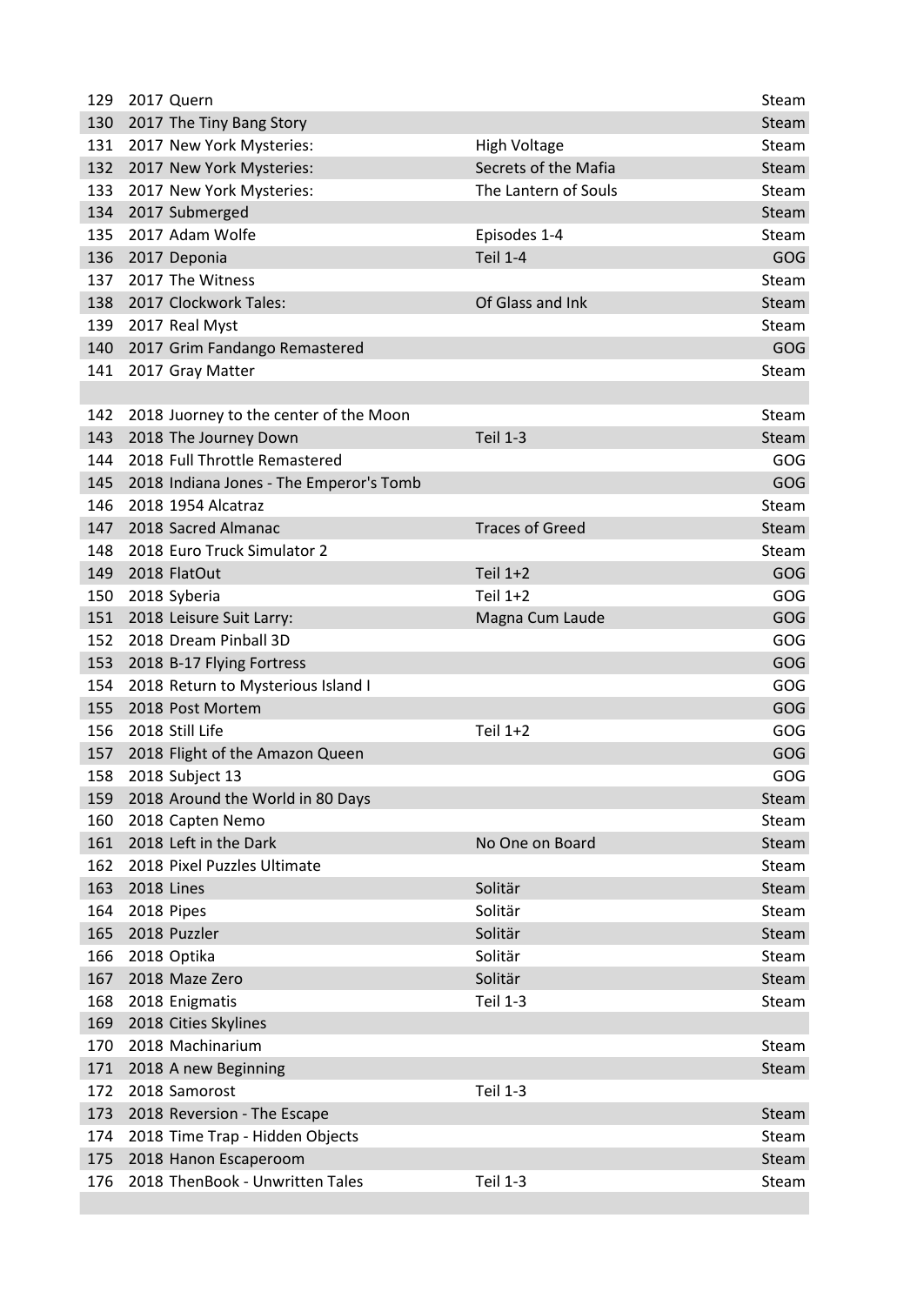| 177 | 2019 Everybody's gone to the Rapture   |                                    |            |
|-----|----------------------------------------|------------------------------------|------------|
| 178 | 2019 Simple Planes                     |                                    | GOG        |
| 179 | 2019 Freespace 2                       |                                    | GOG        |
| 180 | 2019 The Perils of Man                 |                                    | Steam      |
| 181 | 2019 Dreamfall Chapter - The final Cut |                                    | Steam      |
| 182 | 2019 Space Engineers                   |                                    | Steam      |
| 183 | 2019 Alice VR                          |                                    | GOG        |
| 184 | 2019 Montague's Mount                  |                                    | GOG        |
| 185 | 2019 Lost Lands - The golden Curse     |                                    | Steam      |
| 186 | 2019 Memoria                           |                                    | Steam      |
| 187 | 2019 Leaves                            |                                    | Steam      |
| 188 | 2019 J.U.L.I.A.                        |                                    | GOG        |
| 189 | 2019 Lara Croft GO                     |                                    | Steam      |
| 190 | 2019 Air Combat                        |                                    | Steam      |
| 191 | 2019 Vegas Slot                        |                                    | Steam      |
| 192 | 2019 Hostil                            |                                    |            |
| 193 | 2019 Keepsake                          |                                    | Steam      |
| 194 | 2019 Unforeseen Incidents              |                                    | GOG        |
| 195 | 2019 Overclocked                       |                                    | Steam      |
| 196 | 2019 Sherlock Holmes                   | <b>Nemesis</b>                     | GOG        |
| 197 | 2019 The Ayes of Ara                   |                                    | Steam      |
| 198 | 2019 Art of Murder:                    | <b>FBI Confidential</b>            | Steam      |
| 199 | 2019 Art of Murder:                    | Cards of Destiny                   | Steam      |
| 200 | 2019 Art of Murder:                    | Hunt for the Puppeteer             | Steam      |
| 201 | 2019 Pentagonal Saloon                 |                                    | Steam      |
| 202 | 2019 15 Days                           |                                    | Steam      |
| 203 | 2019 Dead Cynchronisity                |                                    | Steam      |
| 204 | 2019 The Raven Remastered              | Vermächnis eines Meisterdiebs      | Steam      |
| 205 | 2019 The Room III                      |                                    | Steam      |
| 206 | 2019 The Black Mirror                  | <b>Teil 1-3</b>                    | GOG        |
|     |                                        |                                    |            |
| 207 | 2020 Riddlord                          | The Consequence                    | Steam      |
| 208 | 2020 Darness amd Flame                 | The Dark Side                      | Steam      |
| 209 | 2020 Trüberbrock                       |                                    | Steam      |
| 210 | 2020 Beyond this Side                  |                                    | Steam      |
| 211 | 2020 The Night of the Rabbit           |                                    | Steam      |
| 212 | 2020 1 Moment of Time                  | Silentville                        | Steam      |
| 213 | 2020 Insane Cold                       | Back to the Ice Age                | Steam      |
| 214 | 2020 Barrow Hill                       | <b>Curse of the Ancient Circle</b> | Steam      |
| 215 | 2020 Demetrios                         | The Big Cynical Adventure          | Steam      |
| 216 | 2020 Rhem II                           | The Cave                           | Steam      |
| 217 | 2020 Gordian Rooms                     | A curiouse heritage                | Steam      |
| 218 | 2020 Escape 2088                       |                                    | Steam      |
| 219 | 2020 Pinball HD Collection             |                                    | Steam      |
| 220 | 2020 Spintires                         |                                    | Steam      |
| 221 | 2020 Meridian 157 I                    |                                    | Steam      |
| 222 | 2020 Meridian 157 II                   |                                    | Steam      |
| 223 | 2020 Heavy Rain                        |                                    | Steam      |
| 224 | 2020 Pilgrims                          |                                    | <b>GOG</b> |
| 225 | 2020 Dracula Trilogy                   | <b>Teil 1-3</b>                    | GOG        |